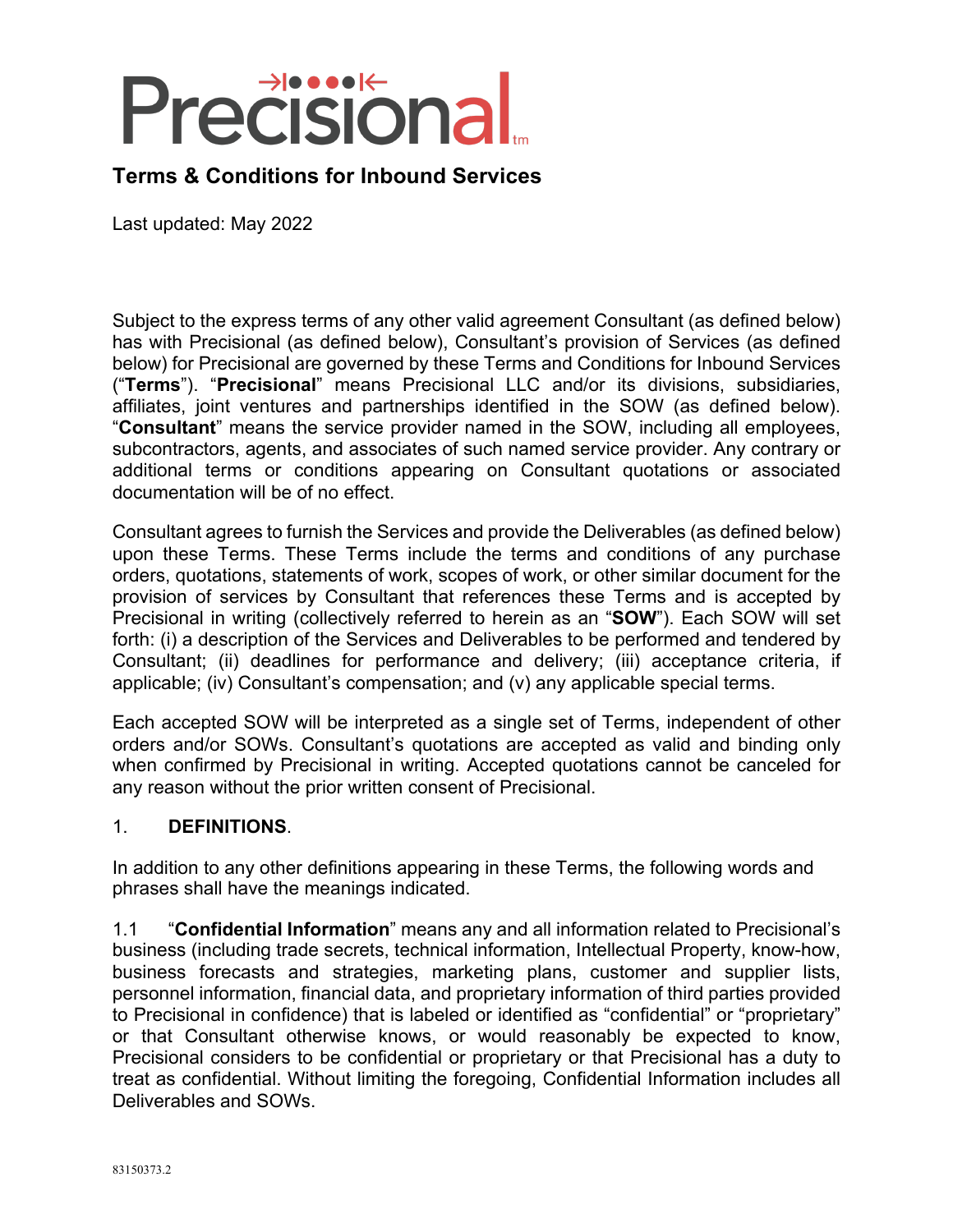1.2 "**Deliverables**" means the results of all Services, including but not limited to all Intellectual Property, and all other work product or subject matter developed under these Terms.

1.3 "**Intellectual Property**" means every invention, device, design, apparatus, machine, technique, process, method, tool, product, model, procedure, improvement, algorithm, computer program, know-how, trade secret, trademark, work of authorship of any kind and any other form of technology or intellectual property (including all intermediate and partial versions thereof and documentation relating thereto), whether or not patentable or copyrightable.

1.4 "**Open Source Software**" means any "open source" code (as defined by the Open Source Initiative), "free" code (as defined by the Free Software Foundation), community source code, including any libraries or code licensed under the General Public License, or any other software that is generally made available for free on the Internet in source code form.

1.5 "**Pre-Existing Intellectual Property**" means any proprietary methodologies, tools, models, software, procedures, documentation, know-how, processes, trade secrets, inventions, works of authorship or other intellectual property that have already been conceived or developed by Consultant before Consultant renders Services under these Terms.

1.6 "**Services**" means all forms of labor and assistance, including the creation of Deliverables, defined in an SOW. At the direction of Precisional, Consultant shall provide Services directly to Precisional or to customers of Precisional on Precisional's behalf.

1.7 "**Third Party Materials**" means any proprietary methodologies, tools, models, code, procedures, libraries, programs, software, documentation, know-how, processes, trade secrets, inventions, works of authorship or other intellectual property of any type that is not created solely by Consultant.

# 2. **SERVICES AND DELIVERABLES**.

2.1 Consultant agrees to use Consultant's best efforts, knowledge and experience to perform the Services and tender the Deliverables meeting the acceptance criteria and deadlines specified on the applicable SOW.

2.2 *Third Party Materials*. Consultant shall not incorporate any Third Party Materials into a Deliverable, furnish any Third Party Materials in conjunction with a Deliverable, or develop a Deliverable in a manner that requires Precisional to use any Third Party Materials in order to use such Deliverable, unless Consultant (i) has specifically identified such Third Party Materials in the applicable SOW or otherwise obtained Precisional's prior written consent and (ii) has obtained a license for Precisional's (and Precisional's licensees') benefit which is as extensive as the license set forth in Section 6.5(ii) below. Consultant agrees to provide Precisional with a copy of the license for all Third Party Materials included in any Deliverable.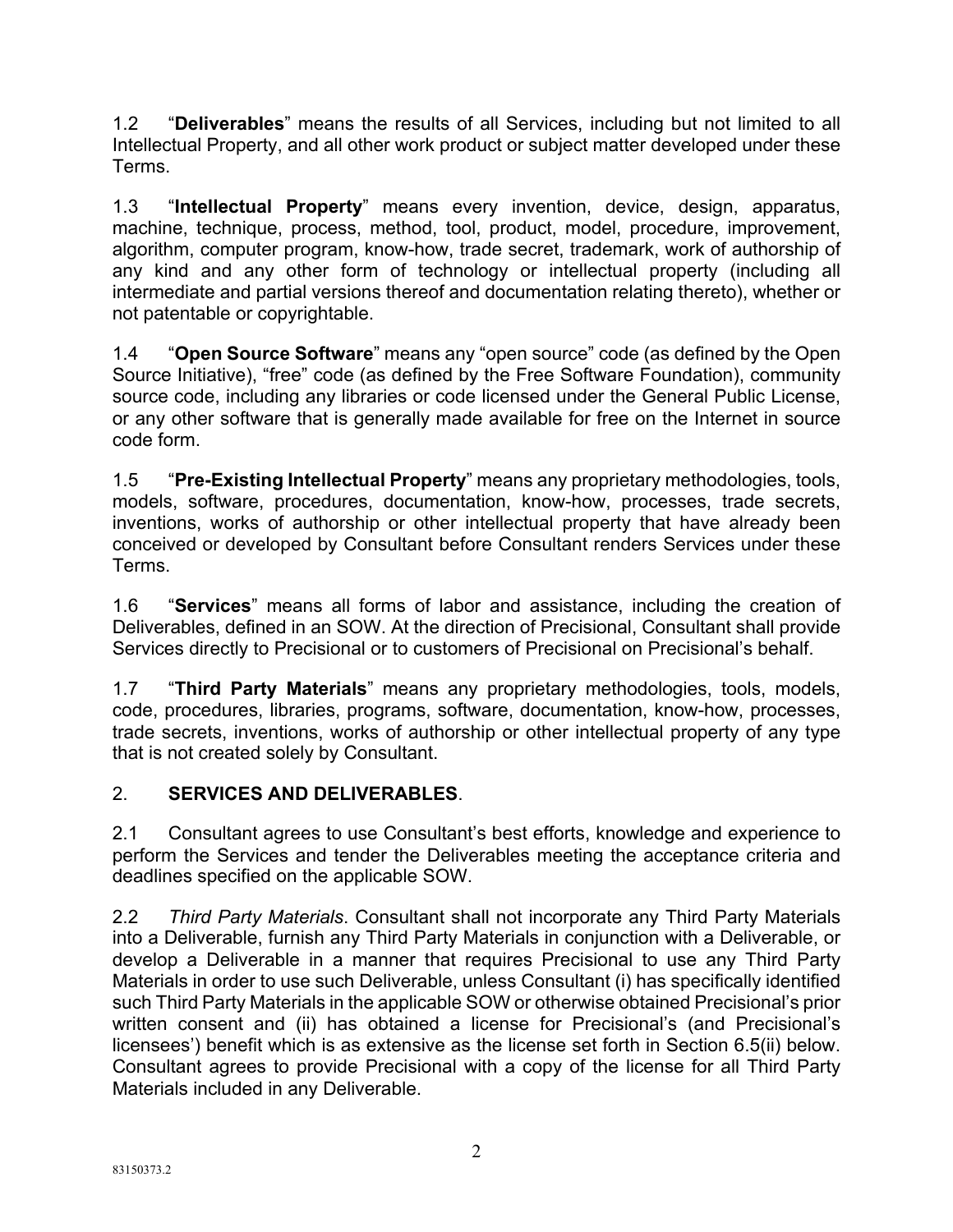2.3 *Use of Open Source.* Consultant shall not incorporate any Open Source Software into a Deliverable, furnish any Open Source Software in conjunction with a Deliverable, or develop a Deliverable in a manner that requires Precisional to use any Open Source Software in order to use such Deliverable, unless Consultant has specifically identified such Open Source Software in the applicable SOW or otherwise obtained Precisional's prior written consent. If Precisional approves use by Consultant of any Open Source Software in connection with a Deliverable, Consultant shall include documentation with each such Deliverable identifying any and all Open Source Software that is included in such Deliverable and provide Precisional a copy of the applicable license prior to inclusion. Precisional acknowledges that its license to any such disclosed Open Source Software shall be solely the license to the open source code listed in such documentation.

2.4 *Types of Open Source Never Allowed.* Notwithstanding the foregoing, Consultant shall not provide as part of any Deliverable, or otherwise use in connection with the Services, any software which contains any Open Source Software which is licensed under the "General Public License", a similar "viral" license or any other license which could (i) compromise or interfere in any way with Precisional's intellectual property rights or (ii) require Precisional to publicly release the source code to any Deliverable, to any Precisional software, or to any of Precisional's customers' or clients' software.

2.5 *Consultant's Obligations*. Consultant shall:

(i) before the date on which any Services are to start, obtain, and at all times during the term of this Agreement, maintain, all necessary licenses and consents and comply with all relevant laws applicable to the provision of such Services;

(ii) comply with all rules, regulations and policies of Precisional, including security procedures concerning systems and data and remote access thereto, building security procedures, including the restriction of access by Precisional to certain areas of its premises or systems for security reasons, and general health and safety practices and procedures;

(iii) maintain complete and accurate records relating to the provision of any Services under this Agreement, including records of the time spent and materials used by Consultant in providing the Services in such form as Precisional shall approve. During the Term and for a period of two years thereafter, upon Precisional's written request, Consultant shall allow Precisional to inspect and make copies of such records and interview Consultant personnel in connection with the provision of the Services;

(iv) ensure that all persons, whether employees, agents, subcontractors, or anyone acting for or on behalf of the Consultant, are properly licensed, certified or accredited as required by applicable law and are suitably skilled, experienced and qualified to perform any Services;

(v) ensure that all of its equipment used in the provision of the Services is in good working order and suitable for the purposes for which it is used, and conforms to all relevant legal standards and standards specified by Precisional; and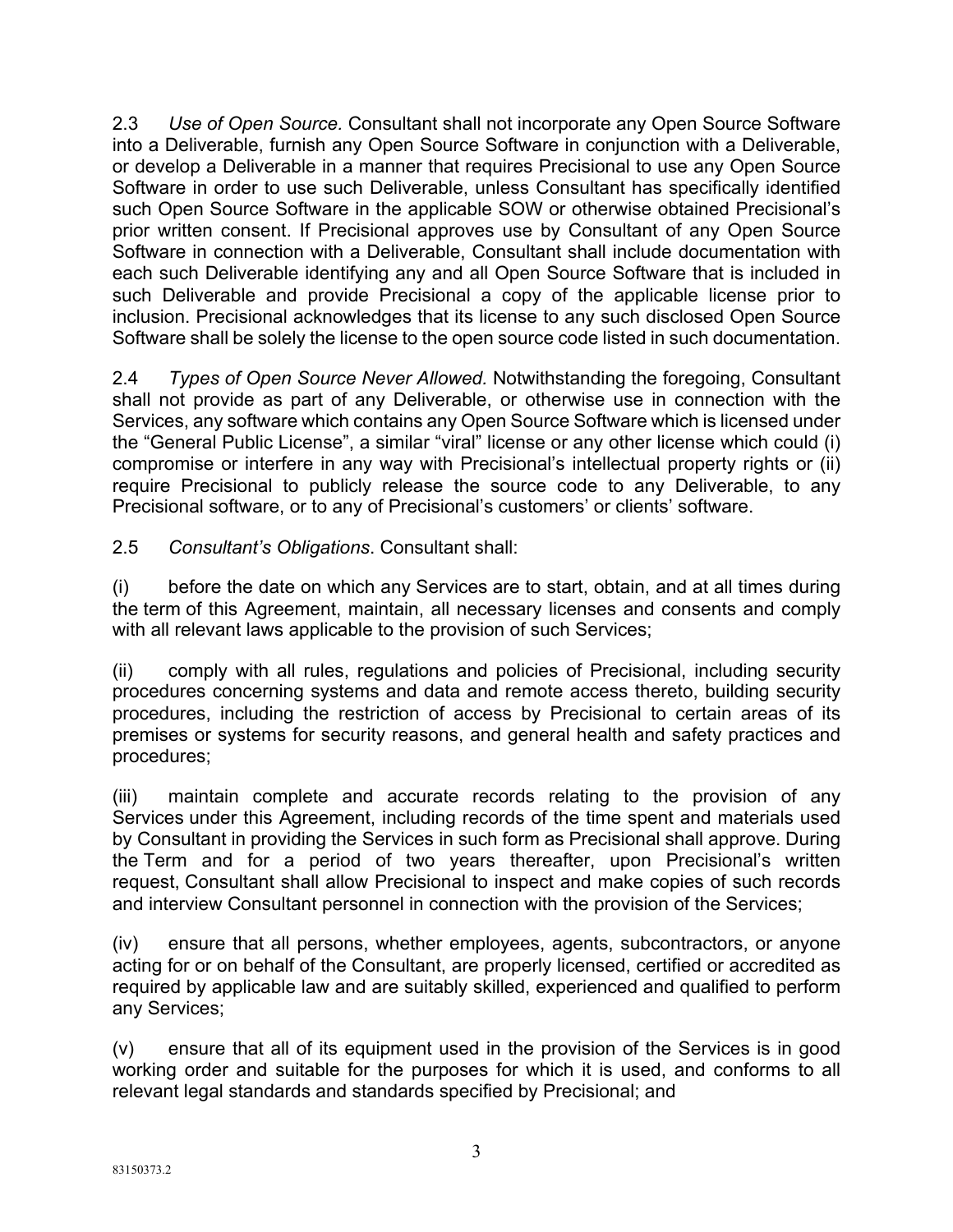(vi) keep and maintain any Precisional equipment in its possession in good working order and shall not dispose of or use such equipment other than in accordance with the Customer's written instructions or authorization.

# 3. **PRECISIONAL ASSISTANCE; CONTACTS**.

3.1 Except as otherwise provided in the applicable SOW, Consultant will have exclusive control over the manner and means of performing the Services, including the choice of place and time, and will use its expertise and creative talents in performing the Services. Consultant acknowledges that time is of the essence with respect to Consultant's obligations hereunder and that prompt and timely performance of all such obligations is strictly required. Except as otherwise provided in the applicable SOW, Consultant will provide, at its own expense, a place of work and all equipment, tools, and other materials necessary to complete the SOW. Consultant agrees that if Consultant uses Precisional's equipment or facilities, regardless of whether Precisional grants permission to Consultant to do so (which if granted, will be gratuitous), Consultant will be responsible for any injury (including death) to any person or damage to any property (including Precisional property) arising from such use, regardless of whether or not such injury or damage is claimed to be based upon the condition of such equipment or facilities, or is alleged to be based upon the negligence of Precisional in permitting such use. Each party will appoint one or more employees or agents of such party to act as the point(s) of contact for all consultations between the parties related to the Services.

## 4. **CONSULTANT'S COMPENSATION**.

4.1 Subject to Consultant's performance under each SOW, Precisional shall, within the limits of a duly authorized Precisional purchase order, pay Consultant compensation in the amount(s) and at or within the time(s) described in the applicable SOW, provided that Consultant has submitted to Precisional:

(i) an invoice setting forth the applicable Precisional purchase order number and stating that Consultant has (a) performed all obligations on which any fixed-fee compensation is based or (b) submitted all time records on which any hourly compensation is based; and

(ii) all information or certifications as Precisional may reasonably require to satisfy any applicable government regulations.

Precisional shall only pay for those Services and Deliverables actually requested and rendered.

4.2 To the extent approved by Precisional in the applicable SOW, Precisional or its customers will reimburse Consultant, pursuant to Precisional's standard reimbursement policies, for all reasonable and previously-approved out-of-pocket expenses incurred by Consultant pursuant to the Services. Consultant shall itemize and submit receipts for all such expenditures.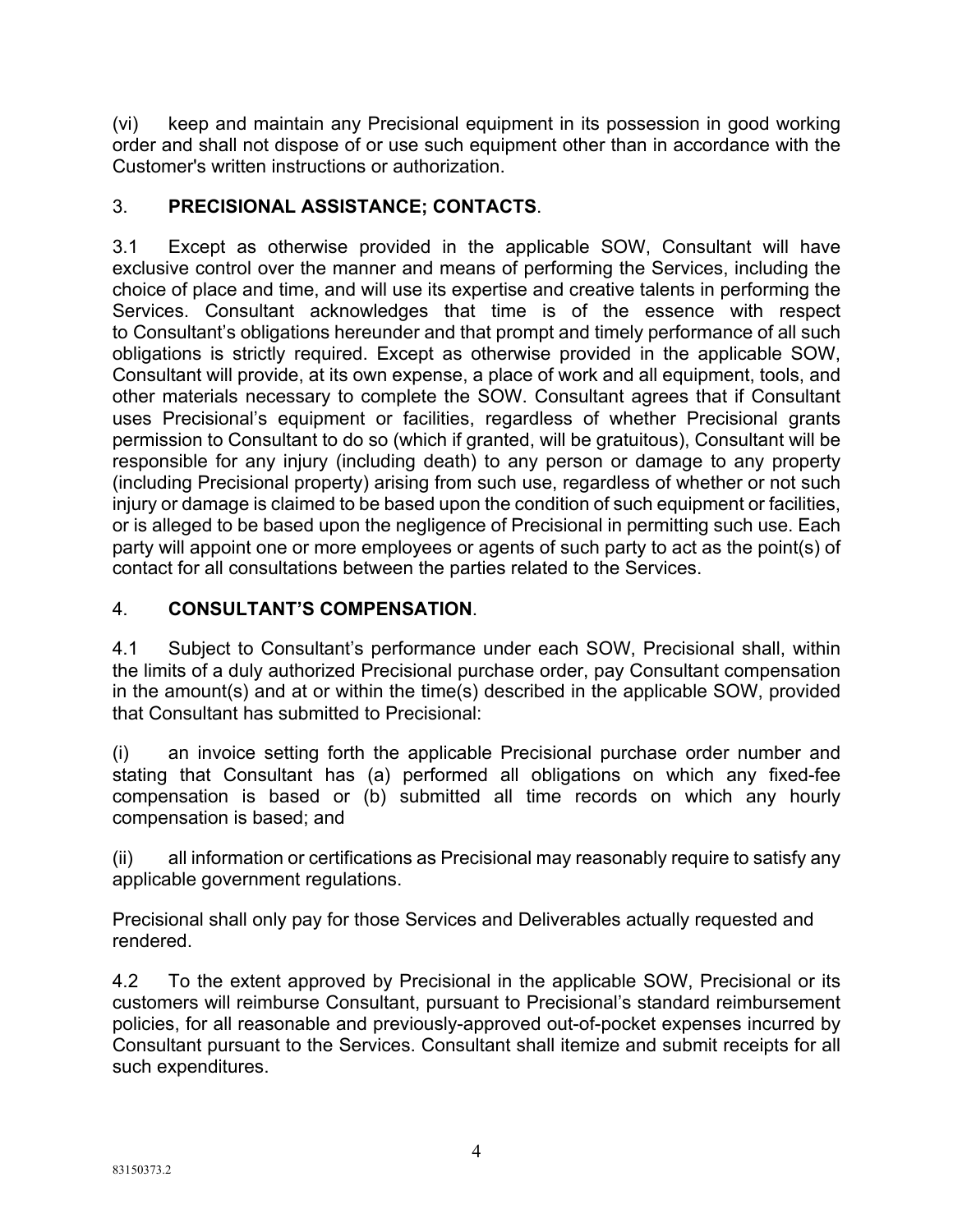4.3 Unless otherwise specified in the applicable SOW, (i) all payments are due in U.S. Dollars within 45 days of Precisional's receipt of an undisputed invoice, and (ii) Consultant shall not invoice Precisional until Precisional's acceptance of the Services or Deliverables (as applicable) in accordance with the payment schedule set forth in the applicable SOW. Consultant will be responsible for all sales, service, and value added taxes, withholdings, duties and levies in connection with the Services (excluding taxes based on the net income or profits of Precisional).

4.4 Consultant acknowledges that this Section 4 sets forth the only compensation which Consultant is entitled to receive in exchange for the Services and that Consultant shall not be entitled to any other payments, benefits, reimbursements, royalties or consideration of any kind.

# 5. **TERM AND TERMINATION OF SERVICES**.

5.1 *Term.* These Terms shall become effective as between Precisional and Consultant as of the effective date of the first SOW between the parties and shall continue in effect for so long as there are any outstanding SOWs, unless earlier terminated as herein provided (the "**Term**").

5.2 *Termination by Precisional.* Precisional may terminate these Terms or any SOW at any time with or without cause for its convenience, effective upon ten (10) days prior written notice to Consultant. Precisional may also terminate these Terms or any SOW: (i) immediately upon written notice to Consultant if Consultant breaches these Terms or the SOW, as the case may be, and does not fully cure the breach to Precisional's satisfaction within ten (10) business days after Precisional gives notice of the breach to Consultant; (ii) if Consultant ceases operation without a successor; or (iii) if Consultant seeks protection under any bankruptcy, receivership, trust deed, creditors arrangement, composition or comparable proceeding, or if any such proceeding is instituted against Consultant (and not dismissed within 60 days thereafter). Precisional may terminate these Terms or any SOW immediately upon written notice if Precisional determines that Consultant is unable to perform the duties assigned to Consultant by Precisional.

5.3 *Termination by Consultant.* Consultant may terminate these Terms or the applicable SOW if Precisional fails to cure any material breach of these Terms or the applicable SOW within 30 days after receiving written notice of such breach.

5.4 *Right to Earned Fee.* If Precisional terminates an SOW prior to completion of Services other than for Consultant's material breach, Consultant is entitled to be paid any unpaid compensation earned for authorized activities performed before the date of termination on a proportional basis, and to be reimbursed for prior approved expenses incurred before the date of termination, but Consultant will not be entitled to any other compensation.

5.5 *Effect of Termination; Survival.* Neither the expiration nor the termination of these Terms or an SOW shall relieve either party of any payment or other obligation incurred prior to such termination or expiration. Following termination, Section 1 (Definitions),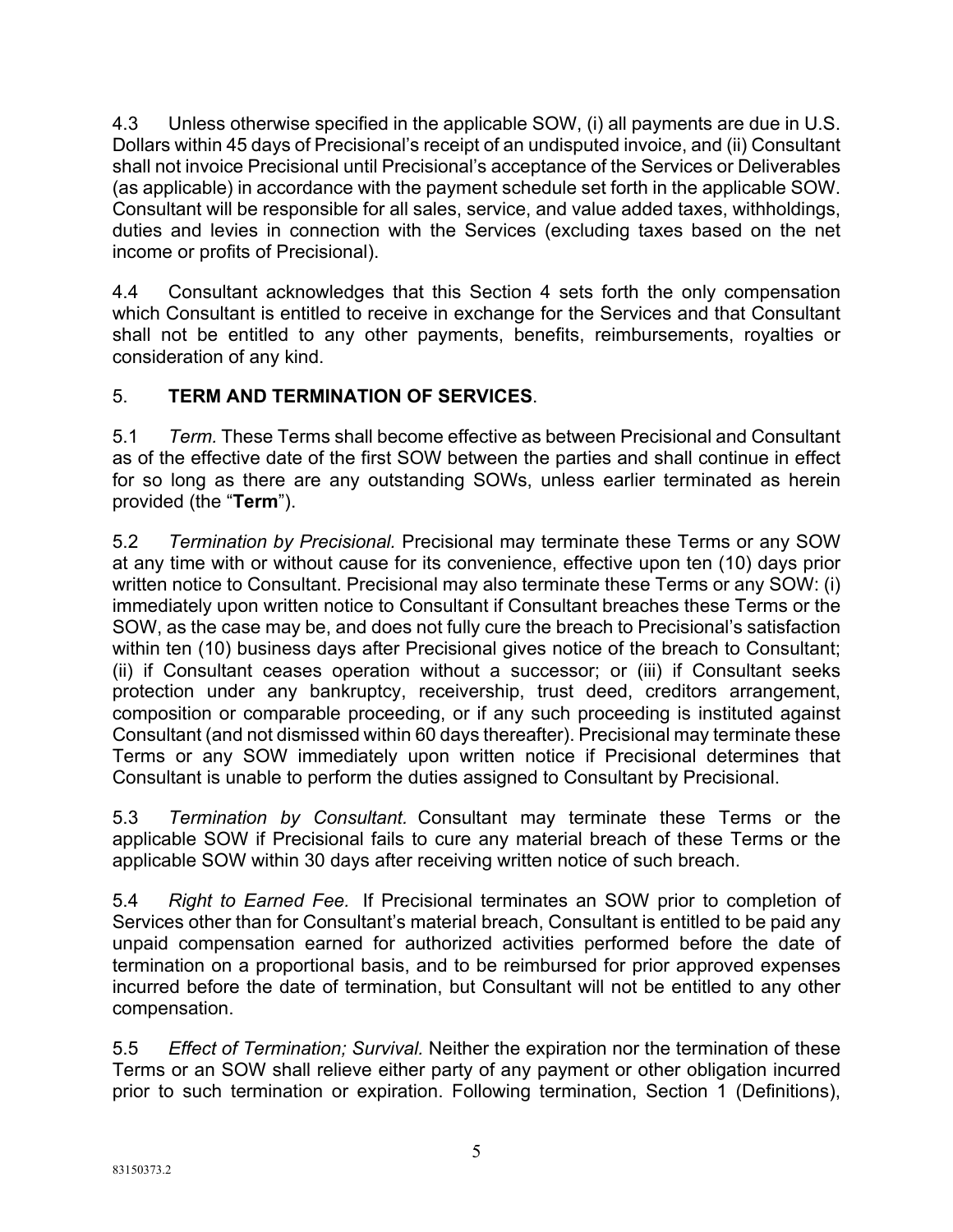Section 5.5 (Effect of Termination; Survival), Section 6 (Proprietary Rights), Section 7 (Confidential Information), Section 8 (Representations and Warranties; Restrictions on Consultant), Section 10 (Indemnification), Section 11 (Limitation of Liability), Section 12 (Bankruptcy) and Section 13 (General) will survive.

# 6. **PROPRIETARY RIGHTS**.

6.1 *Disclosure and Assignment of Intellectual Property.* Consultant agrees to promptly disclose to Precisional all Intellectual Property and other Deliverables arising out of performing Services. For example and without limitation, this includes all Deliverables and Intellectual Property that (i) result from any work performed by Consultant for Precisional or (ii) were invented utilizing Precisional's equipment, supplies, facilities, time, or any Confidential Information. All of the Deliverables that contain copyrightable subject matter are explicitly considered by Consultant and Precisional to be specially commissioned by Precisional, and to constitute "works made for hire" to the extent permitted by law. To the extent not constituting works made for hire, consultant hereby irrevocably assigns to Precisional all Intellectual Property and other subject matter (whether or not patentable or copyrightable), and all proprietary and intellectual property rights in or arising from any of the foregoing (and further including the right to sue for past, present or future infringements or misappropriations thereof), that either: (a) arise out of the Services or (b) constitute (or are the subject of) a patent application which incorporates any Intellectual Property or Confidential Information and is filed by Consultant (either alone or with others). With respect to any right that cannot be assigned, Consultant grants to Precisional during the term of such rights, an exclusive (even as to Consultant), irrevocable, perpetual, worldwide, fully paid and royalty-free license, with rights to sublicense through multiple levels of sublicensees, under and to all of such rights in and to all Deliverables. The "work made for hire" designation and assignments in this Section 6.1 shall not apply to any Pre-Existing Intellectual Property.

6.2 *Consultant's Assistance.* Upon request of Precisional, Consultant agrees to cooperate with and assist Precisional in perfecting, maintaining, protecting, and enforcing Precisional's rights in the Deliverables, including, without limitation, obtaining patents, copyrights or other forms of proprietary rights requiring registrations. Consultant also agrees to sign all documents and do all things necessary to obtain and perfect such patents, copyrights or other proprietary rights, to assign them to Precisional, and to assist in protecting them against infringement or attack by other parties. The obligations of this paragraph are continuing and survive the termination of these Terms. In the event that Precisional requires Consultant's assistance under this paragraph after the termination of these Terms, Consultant will be compensated for time actually spent in providing assistance at an hourly rate equal to Consultant's average hourly rate under these Terms.

6.3 *Appointment of Agent.* Consultant irrevocably appoints Precisional to act as Consultant's agent and attorney in fact to perform all acts necessary to obtain patents, copyrights or other proprietary rights to any assigned Intellectual Property or other Deliverable, if (i) Consultant refuses to perform those acts or (ii) is unavailable, within the meaning of any applicable patent, copyright or other proprietary rights laws.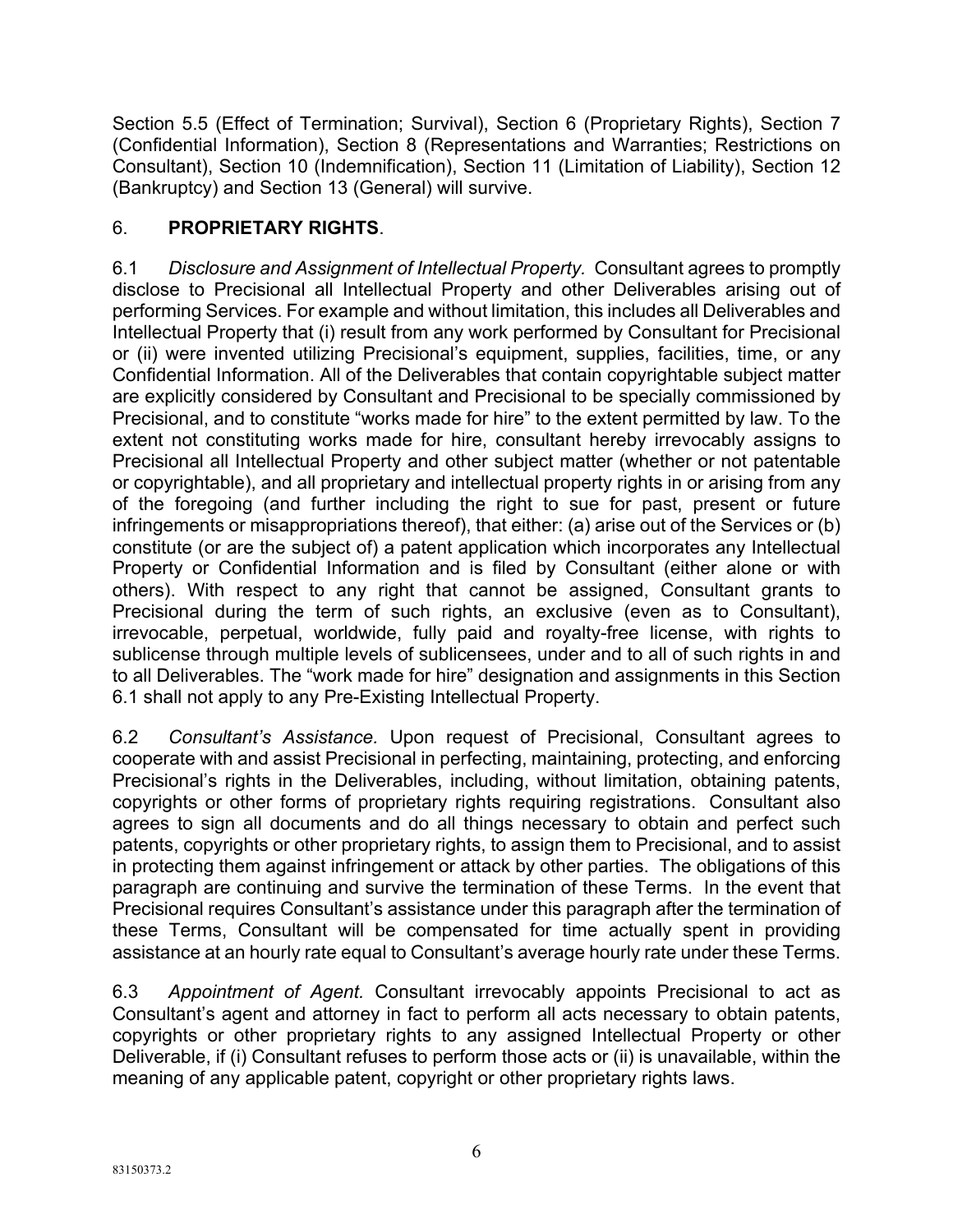6.4 *No Filings by Consultant.* Consultant shall not apply to register or perfect any proprietary right that is assigned to, or is otherwise owned by, Precisional pursuant to these Terms.

## 6.5 *Pre-Existing Intellectual Property*.

(i) *Pre-Approval.* Consultant shall not use any Pre-Existing Intellectual Property in connection with these Terms unless Consultant (a) has specifically identified such Pre-Existing Intellectual Property in the applicable SOW and (b) has the right to use such Pre-Existing Intellectual Property for Precisional's (and Precisional's licensees') benefit and to issue the licenses set forth in this Section 6.5.

(ii) *License.* Consultant hereby grants Precisional a non-exclusive, royalty-free, irrevocable, worldwide, perpetual license, with the right to sublicense through multiple levels of sublicensees, in and to the Pre-Existing Intellectual Property incorporated into or necessary for Precisional to fully utilize and capitalize the Deliverables, to make, have made, sell, offer to sell, execute, reproduce, modify, adapt, display, publicly perform, distribute, digitally transmit, create derivative works of, import, disclose and otherwise use, in any medium or format, whether now known or hereafter discovered, the Pre-Existing Intellectual Property or products and services used in conjunction with Precisional's use of the Deliverables.

6.6 *Records on Deliverables.* Consultant must keep complete and accurate records on all Deliverables in the manner and form requested by Precisional. Such records, and all copies thereof, are the property of Precisional. Consultant must promptly surrender the records at the request of Precisional, or in any event, upon the termination of these Terms. Consultant shall not retain copies of such records without the express written permission of Precisional for each record retained.

6.7 *Restrictions on Documents and Equipment.* All documents and equipment relating to the business of Precisional, whether prepared by Consultant or otherwise, coming into Consultant's possession, are the exclusive property of Precisional, and must not be removed from the premises of Precisional except as required in the course of performance under these Terms. All such documents and equipment must be returned to Precisional upon request, and in any event, upon the termination of these Terms.

### 7. **CONFIDENTIAL INFORMATION**.

7.1 *Confidentiality.* Other than in the performance of these Terms, neither Consultant nor Consultant's agents, employees, or contractors shall use or disclose to any person or entity any Confidential Information of Precisional (whether in written, oral, electronic or other form). The provisions of this Section 7 shall not apply to any information that Consultant can prove, by clear and convincing evidence: (i) is rightfully known to Consultant prior to disclosure by Precisional; (ii) is rightfully obtained by Consultant from any third party without restrictions on disclosure; (iii) is or is, or through no fault of Consultant has become, available to the public without restrictions; or (iv) is disclosed by Consultant with the prior written approval of Precisional. Consultant warrants and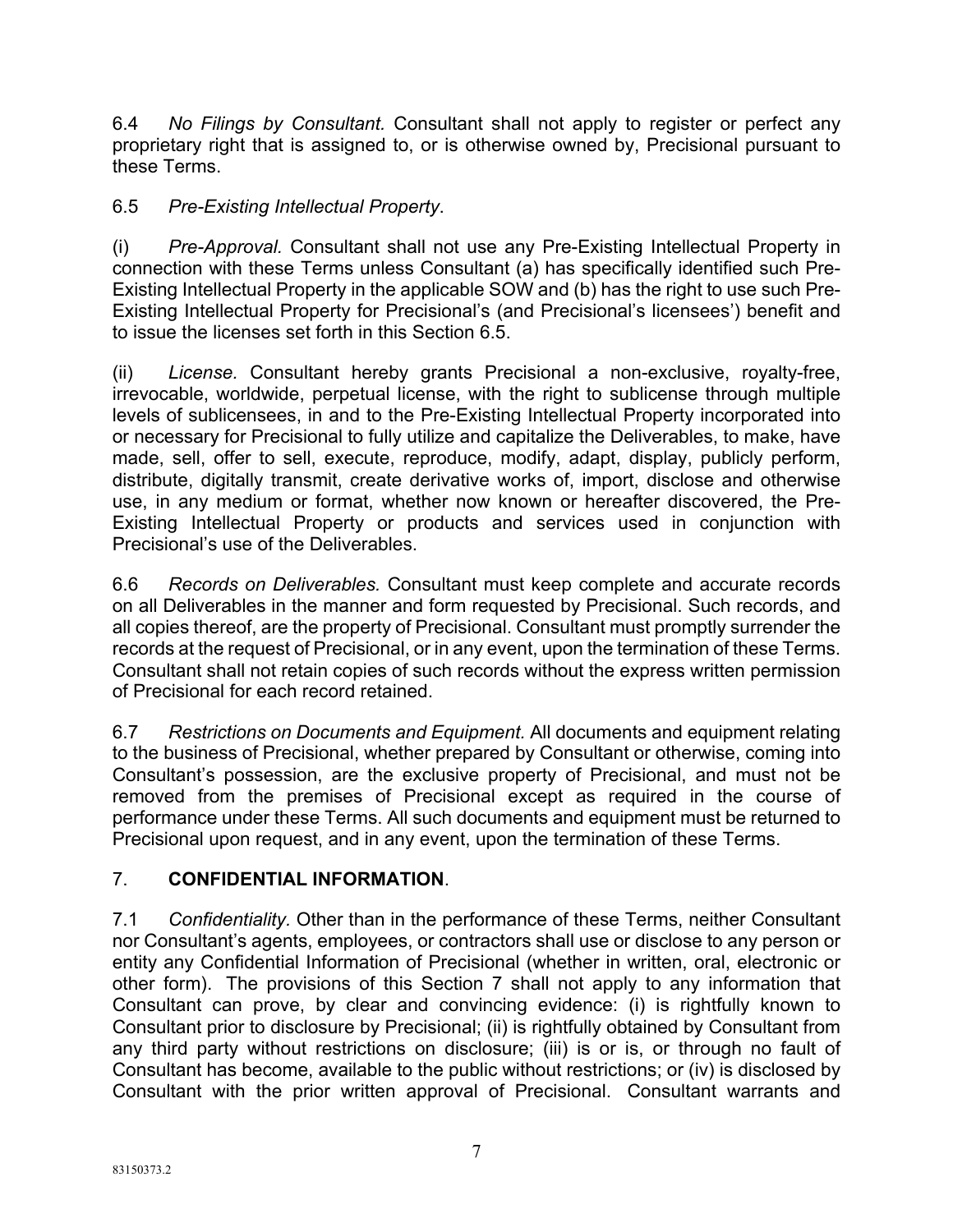represents that each employee, agent, and contractor who performs work under these Terms has been informed of the confidentiality obligations contained herein and has agreed to be bound by them.

7.2 *Standard of Care.* Consultant will protect the Confidential Information from unauthorized use, access, or disclosure in the same manner as Consultant protects its own confidential or proprietary information of a similar nature, and with no less than the greater of reasonable care and industry-standard care.

7.3 *No Publicity.* Consultant agrees that it shall not issue or make any press releases, publications or public references regarding its relationship with Precisional unless Consultant first informs Precisional of such proposed publicity, submits all proposed publicity materials to Precisional for review and obtains Precisional's prior consent in writing, in each particular instance.

7.4 *Removal; Return.* Consultant will not remove any tangible embodiment of any Confidential Information from Precisional's facilities or premises without Precisional's express prior written consent. Upon Precisional's request and upon any termination or expiration of the Term, Consultant will promptly (i) return to Precisional or, if so directed by Precisional, destroy all tangible embodiments of the Confidential Information (in every form and medium); (ii) permanently erase all electronic files containing or summarizing any Confidential Information; and (iii) certify to Precisional in writing that Consultant has fully complied with the foregoing obligations.

7.5 *Reverse Engineering* Unless and except to the extent expressly authorized by Consultant to do so in the applicable SOW, Consultant will not attempt to reverse engineer, de-encrypt, or otherwise derive the design, internal logic, structure or inner workings of any Intellectual Property of Precisional.

### 8. **REPRESENTATIONS AND WARRANTIES; RESTRICTIONS ON CONSULTANT**.

8.1 *No Conflicting Contracts or Interests.* Consultant represents and warrants that Consultant has full right, power, and authority to enter into these Terms and each SOW without the consent of any third party, including the right to grant all licenses granted by Consultant hereunder and thereunder. Consultant represents and warrants that Consultant is not a party to and will not become a party to any contract or commitment with any other party that would interfere with Consultant's compliance with these Terms or any SOW, or which would constitute a conflict of interest in Consultant's availability for or performance of the Services contemplated in any SOW. Consultant will not disclose to Precisional, will not bring into Precisional's facilities, and will not induce Precisional to use any confidential or proprietary information of any third party.

8.2 *Consultant Performance*. Consultant warrants that the Services shall be rendered and Deliverables shall be produced to the best of Consultant's abilities, knowledge and experience, shall be timely, professional and workmanlike, shall comply with the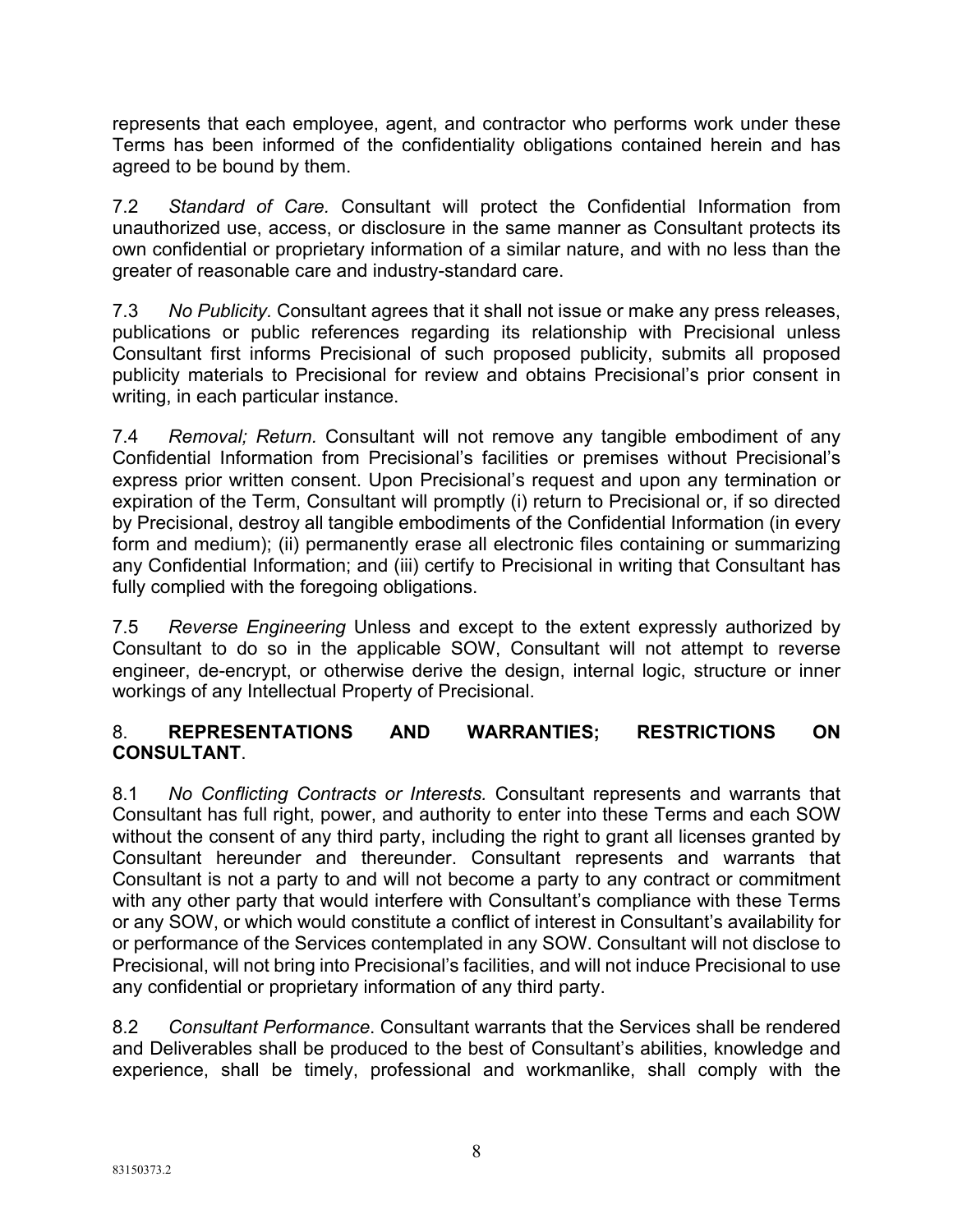applicable SOW, and shall meet or exceed the highest reasonable standards of Consultant's industry.

8.3 *Insurance Coverage*. During the Term, Consultant warrants that it shall obtain and maintain at Consultant's expense any and all insurance coverage as requested by Precisional in writing, including but not limited to, insurance coverage for Worker's Compensation, and shall provide Precisional evidence of such insurance coverage within ten (10) days of execution of an SOW. Without limiting the foregoing, Consultant shall provide adequate coverage for any Precisional property under the care, custody or control of Consultant or Consultant's personnel.

8.4 *No Infringement.* Consultant warrants that (i) except for any Third Party Materials and Pre-Existing Intellectual Property incorporated therein as expressly approved by Precisional pursuant to an SOW and consistent with these Terms, each Deliverable is and will be an original work of Consultant and (ii) the Services and Deliverables will not violate, infringe or misappropriate any Intellectual Property of any third party, or any copyright, trade secret, trademark, patent or other proprietary or intellectual property rights therein. In addition, Consultant will not grant, directly or indirectly, any right or interest in any Deliverable (other than any Pre-Existing Intellectual Property it may contain) to any other person.

8.5 *No Competitive Planning or Solicitation of Customers.* During the Term, Consultant agrees not to undertake any work for any outside business activity competitive with Precisional unless Consultant has first notified an officer of Precisional in writing of such activity. Consultant agrees not to disclose the identity of Precisional's customers. Consultant agrees not to use any Confidential Information to divert or attempt to divert (by solicitation or other means) Precisional's customers.

8.6 *No Solicitation of Precisional Employees.* During the Term, and for a period of one (1) year thereafter, Consultant agrees not to use any confidential information of Precisional or its affiliates to encourage or solicit any of Precisional's employees or independent contractors to become an employee or independent contractor of Consultant.

8.7 *No Commitment of Precisional.* Consultant is not authorized to make any commitments whatsoever to any third party on behalf of Precisional except as otherwise authorized in writing by Precisional; and Consultant shall, when appropriate, inform third parties of this limitation.

8.8 *No Harmful Code.* The Services and all Deliverables shall be free of any: (i) viruses, worms, time bombs, Trojan horses or other harmful, malicious or destructive code; (ii) software disabling devices, time-out devices, counter devices and devices intended to collect data regarding usage of software without the knowledge of Precisional; and (iii) Open Source Software, except as expressly authorized by Precisional in writing in accordance with Section 2.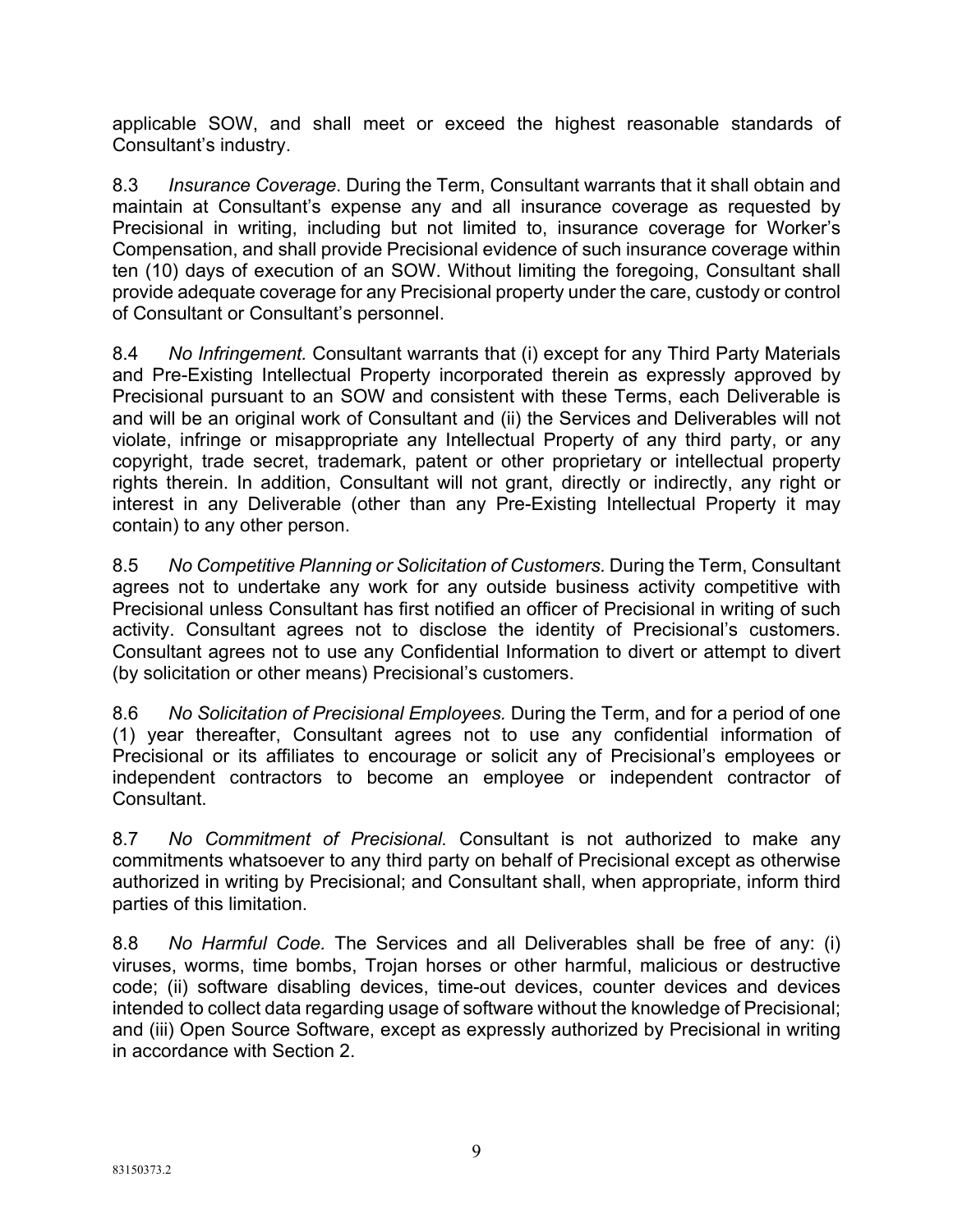8.9 *Remedy of Defects.* Consultant shall, without charge, correct any non-conformity, defect or malfunction in any Deliverable reported by Precisional within 30 days of receipt of notice from Precisional, or if Consultant is unable to make the Deliverable operate as warranted within such 30-day period, then

# 9. **ACCESS TO PRECISIONAL SYSTEMS**

9.1 *Access to Precisional's Systems.* Access, if any, to Precisional's computer, telecommunication or other information systems (including computers, networks, voice mail, etc.) or those of any Precisional client or customer ("**Systems**") is granted solely to facilitate the business relationship described in these Terms, and is limited to those specific Systems, time periods, and personnel designated by Precisional. Access is subject to business control and information protection policies as may be provided by Precisional. Any access to or use of any Systems except as expressly authorized is expressly prohibited. Without limiting the foregoing, Consultant warrants that it has adequate security measures in place to comply with the above obligations and to ensure that access granted hereunder will not impair the integrity and availability of Systems. Upon reasonable notice, Precisional may audit Consultant to verify Consultant's compliance with these obligations.

9.2 *Access to Precisional's Software.* Solely to the extent Precisional determines it is necessary for Consultant to have access to certain Precisional software or tools ("**Precisional Software**") in order to perform the Services, subject to the terms and conditions of these Terms, Precisional grants to Consultant a non-exclusive, nontransferable, non-sublicensable, royalty-free license, to use the Precisional Software solely for the performance of the Services. Consultant will not use any of the trade secrets, algorithms, Intellectual Property, or technology revealed or embodied by the Precisional Software except as necessary to perform the Services. No right is granted by these terms for the use of the Precisional Software directly or indirectly by others. Consultant may not sublicense or otherwise transfer, by contract, operation of law, or otherwise, any of the rights granted to Consultant herein. All rights not expressly licensed herein are reserved to Precisional and its affiliates, customers and suppliers.

# 10. **INDEMNIFICATION**

Consultant will defend, indemnify and hold harmless Precisional, its affiliates, officers, directors, employees, sublicensees, customers and agents from and against any and all claims, losses, liabilities, damages, expenses and costs (including attorneys' fees and court costs) arising from or relating to: (i) any breach or alleged breach of any representation, warranty, covenant or other provision of these Terms by Consultant; (ii) any infringement or alleged infringement by Consultant, the Services or any Deliverable of any third-party intellectual property rights; or (iii) any personal injury or property damage caused by the negligence or willful misconduct of Consultant or its employees, agents, suppliers or subcontractors (a "**Claim**"). Precisional shall give Consultant written notice of any such Claim and Precisional has the right to participate in the defense of any such Claim at its expense. In no event shall Consultant settle any Claim without Precisional's prior written consent (which consent shall not be unreasonably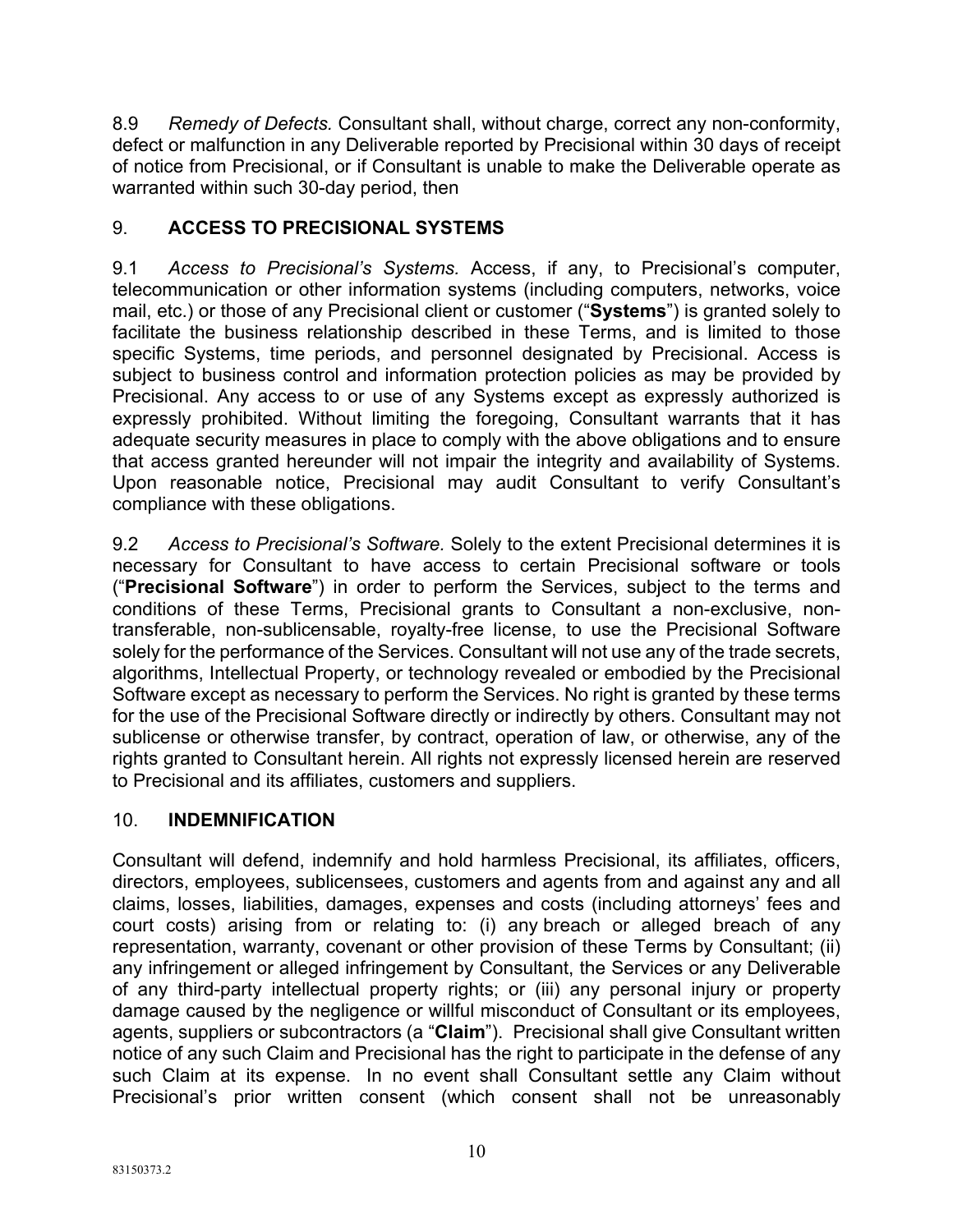withheld). From the date of written notice from Precisional to Consultant of any such Claim, Precisional shall have the right to withhold from any payments due Consultant under these Terms the amount of any defense costs, plus additional reasonable amounts as security for Consultant's obligations under this Section 10.

# 11. **LIMITATION OF LIABILITY**

NEITHER PARTY WILL BE LIABLE FOR ANY LOSS OF USE, INTERRUPTION OF BUSINESS, LOST PROFITS, OR ANY INDIRECT, SPECIAL, INCIDENTAL, OR CONSEQUENTIAL DAMAGES OF ANY KIND REGARDLESS OF THE FORM OF ACTION WHETHER IN CONTRACT, TORT (INCLUDING NEGLIGENCE), STRICT PRODUCT LIABILITY, OR OTHERWISE, EVEN IF IT HAS BEEN ADVISED OF THE POSSIBILITY OF SUCH DAMAGES. IN NO EVENT SHALL PRECISIONAL'S AGGREGATE LIABILITY UNDER THESE TERMS AND ANY SOW EXCEED THE FEES DUE TO BE PAID TO CONSULTANT HEREUNDER AND THEREUNDER IN THE TWELVE MONTHS PRECEDING THE CLAIM. THIS SECTION 11 DOES NOT APPLY WITH RESPECT TO A BREACH UNDER 6 (Proprietary Rights) OR SECTION 7 (CONFIDENTIAL INFORMATION) OR THE INDEMNITY OBLIGATIONS UNDER SECTION 10.

# 12. **BANKRUPTCY**

All rights and licenses granted to Precisional under or pursuant to these Terms are, and shall otherwise be deemed to be, for purposes of section 365(n) of the United States Bankruptcy Code (the "**Code**"), licenses to rights in "intellectual property," as defined under the Code. The parties hereto further agree that, in the event of the commencement of bankruptcy proceedings by or against Consultant under the Code, Precisional shall be entitled, at its option, to retain all of its rights under these Terms pursuant to Code Section 365(n).

# 13. **GENERAL PROVISIONS**.

13.1 *Governing Law; Jurisdiction and Venue.* Unless expressly otherwise set forth in an SOW, these Terms and any dispute, claim or controversy arising therefrom shall be governed by and construed under Delaware law and applicable United States federal law, without reference to any choice/conflict of laws principles or provisions. Any suit or proceeding arising out of or relating to these Terms shall be commenced in the federal and state courts located in New Castle County, Delaware, and each party irrevocably submits to the jurisdiction and venue of such courts. The United Nations Convention on Contracts for the International Sale of Goods will not apply.

13.2 *Independent Contractors.* Each party is an independent contractor of the other and neither is an employee, agent, partner or joint venturer of the other. Neither party shall voluntarily or involuntarily bind nor attempt to bind the other to any contract or to the performance of any obligation. Neither party may represent to third parties that it has any right to enter into any obligation on the other's behalf. Consultant shall indemnify and hold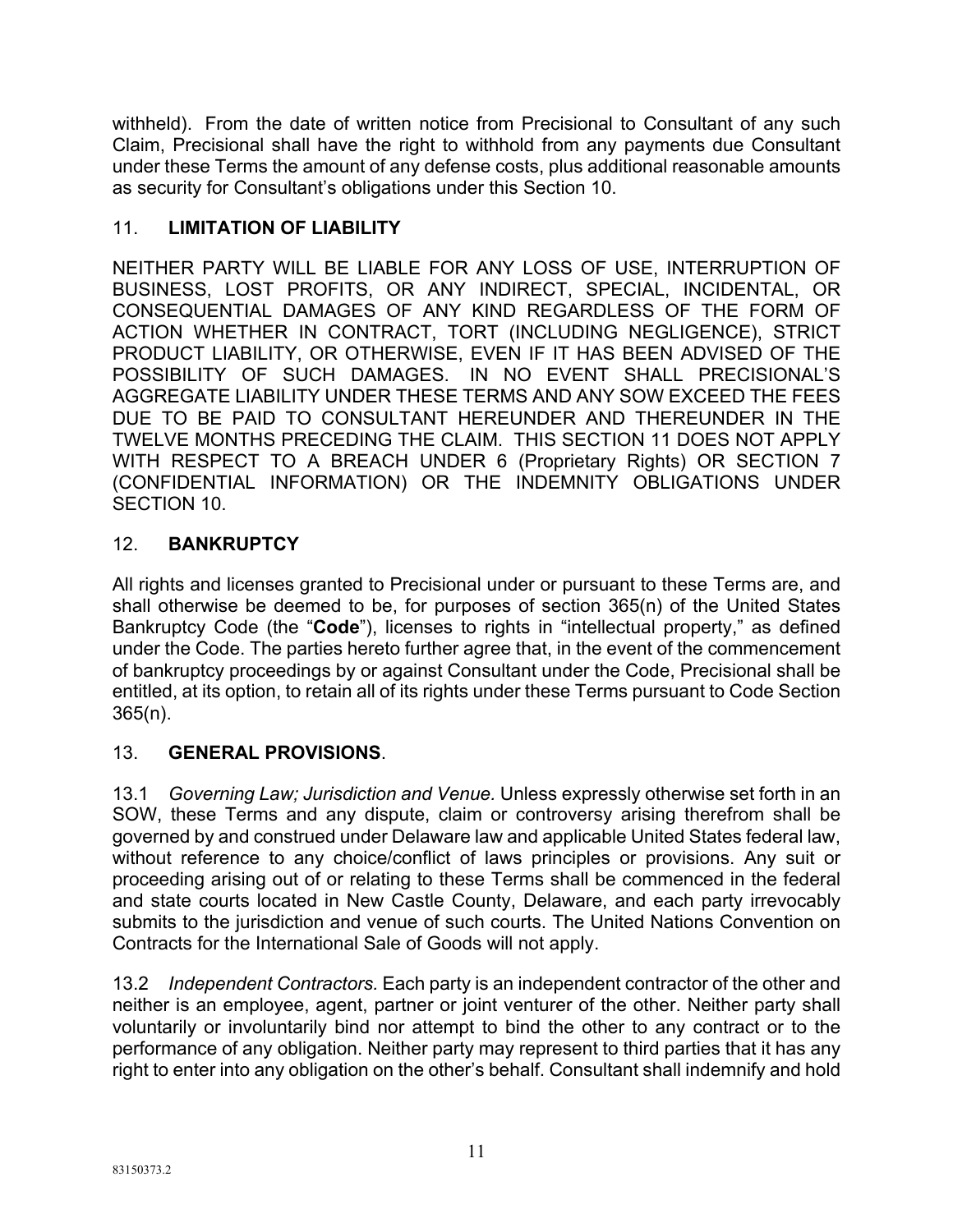Precisional harmless from and against any unauthorized commitments. The parties hereby agree that there are no third party beneficiaries of these Terms.

13.3 *Assignment; Binding Effect.* These Terms and Consultant's rights and obligations under these Terms may not be assigned, delegated, or otherwise transferred, in whole or in part, by operation of law or otherwise, by Consultant without Precisional's express prior written consent. Any purported delegation, assignment or transfer in violation of the above prohibition shall be void. Precisional may assign these Terms to an affiliate or in the event of a merger, reorganization, acquisition or other transfer of all or substantially all of Precisional's assets or voting securities. These Terms will otherwise be binding upon and inure to the benefit of the parties and their successors and permitted assigns.

13.4 *Notices*. Any notice, report, approval or consent which may be or is required to be given under these Terms shall be in writing to the address(es) specified in the SOW, and shall be deemed to have been received: (i) when delivered personally; (ii) five (5) days after having been sent by registered or certified mail, return receipt requested, postage prepaid; or (iii) one (1) day after having been sent by a commercial overnight carrier with written verification of receipt. Either party may change its notice address by written notice to the other. In addition, any notice to Precisional shall also include a copy to: Precisional Inc., Attention: Precisional LLC, 3333 Warrenville Rd, Unit 200, Lisle, IL 60532 USA, Attn: Contracting Department.

13.5 *Waiver.* Precisional's (i) waiver of any performance by Consultant; (ii) waiver of any condition of these Terms; or (iii) consent to any breach of these Terms by Consultant, shall (a) be effective only if expressly set forth in a writing signed by Precisional and (b) not constitute or require an ongoing waiver of such performance or condition, or consent to any previous, different or subsequent breach, regardless whether such performance, condition or breach is similar, identical or related, and regardless of the course of dealing which develops or has developed between the parties.

13.6 *Headings; Construction.* The headings contained in these Terms are for reference purposes only and shall not affect in any way the meaning or interpretation of these Terms. Unless expressly indicated to the contrary, the term "including" (and variations thereof) means "including, without limitation." Each reference to a signature, approval or a written consent by Precisional shall mean a signature by an authorized representative of Precisional; a signature by an unauthorized representative shall not be binding. Each reference to these Terms shall also include a reference to each SOW between the parties.

13.7 *Entire Agreement; Modifications; Severability.* Both parties agree that these Terms, together with the SOW, are the complete and exclusive statement of the mutual understanding of the parties, and supersede and cancel all previous written and oral agreements and communications relating to the subject matter of these Terms. No provision of any quotation or other business form employed by Consultant will supersede these Terms, and any such document relating to these Terms shall be for administrative purposes only and shall have no legal effect. No change to these Terms or an SOW shall be effective unless in writing and signed by Consultant and Precisional. If any provision of these Terms is held by a court or arbitrator of competent jurisdiction to be unlawful or